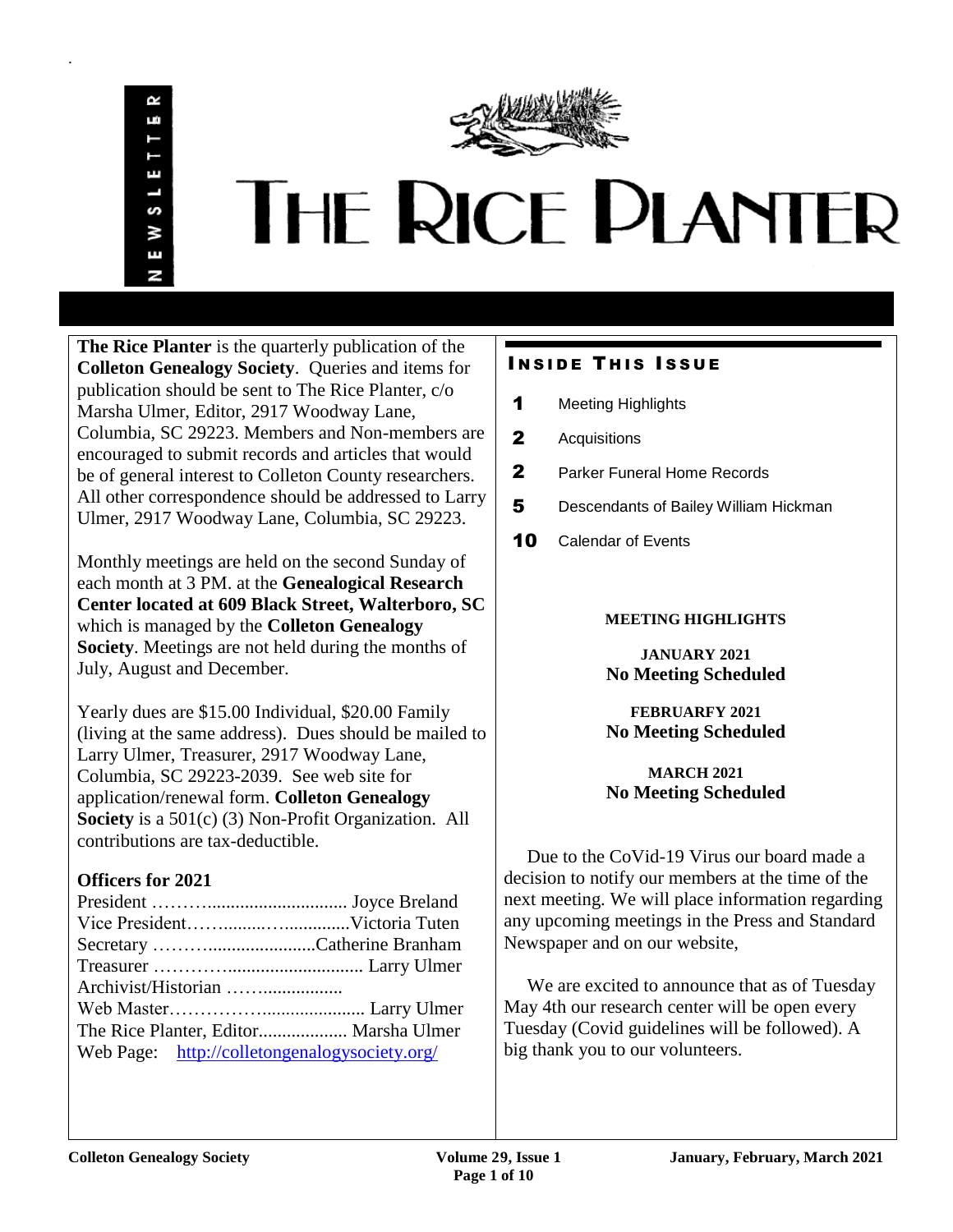#### **ACQUISITIONS**

.

**We do not have any acquisitions to list in our newsletter at this time. Please feel free to contribute to our collection of research material. We are still accepting items in spite of Covid-19 Virus.** 

#### **MEMBERSHIP RENEWAL**

**It is that time again to renew your membership to Colleton Genealogy Society. We have enjoyed having you as a member and would love seeing you again in 2021. If you have forgotten to mail in your membership renewal this could be you last newsletter.**

#### **LETTER FROM THE EDITOR**

**I regret the lateness of this newsletter. The Covid Virus struck. It landed your editor, her husband and another member of her family in the hospital, from the end of Jan thru the middle of March. She and her husband even shared a room in the Rehab Center. On a happier note they were able to celebrate their 59th wedding anniversary there. All are receiving extended health care at home. They are trying to get back into what was their normal life. I hope all of you are well and in good health. I hope to see some of you when we begin to have our regular meetings.** 

#### **PARKER FUNERAL HOME RECORDS**

**Carter, Otis Calvin** b. May 12 1895 Colleton County, SC d. Sep 13, 1961 Duke Univ., Durham, NC bur: Live Oak Cemetery Spouse: Vernell Risher Occ: Ret. Farmer and Timber Grower Father: Calvin E. Carter b. Colleton County, SC Mother: Henrietta Campbell b. Colleton County, SC Son: Otis Calvin (Jack) of Bamberg, SC Robert Wayne Carter of Walterboro, SC Bro: L. R. Carter of Walterboro, SC Sis: Minnie Carter of Walterboro, SC Mrs. E.H. O'Keeffe of Walterboro, SC 3 grandchildren

#### **Chassereau, Roy Marshall**

\*\*Record was difficult to read\*\* b. Sep 24, 1907 Colleton County, SC d. Apr 19, 1961 Philadelphia, PA bur: Drs. Creek Baptist Church Cemetery, Colleton, Co, SC Spouse: (difficult to read) Occ: Steel operator Father: Benjamin A. Chassereau b. Bamberg Co., SC Mother: Bessie Eugenia Copeland b. Bamberg, Co., SC Bro: J. H. Chassereau of Mt. Pleasant, SC Sis: Mrs. Ben Linder of Calgary, Alberta, Canada

## **PARKER FUNERAL HOME RECORDS cont'**

**Chambers, Margaret Adams**  b. Aug 12, 1887 Maplesville, AL d. Oct 31, 1961 Colleton County Hospital, Walterboro, SC bur: Live Oak Cemetery, Walterboro, SC Spouse: William Franklin Chambers Father: John Quincey Adams b. Maplesville, AL Mother: Mildred Jackson b. Maplesville, AL Son: A.V. Chambers of Dallas, TX James Chambers of Charleston, SC Billy Chambers of Canadys, Colleton County, SC Henry Chambers of Canadys, Colleton County, SC Dau: Mrs. W. P. Simpson of Birmingham, AL Mrs. E .L. McGuaig of Georgia Mrs. R.C. Hillman of Birmingham, AL Mrs. Clyde Fox of Walterboro, SC Mrs. Colon Sowell of Rocky Ford, Georgia Mrs. Willie Strobel of Summerville, SC Mrs. Marvin McTeer of Beaufort, SC Bro: Grady Adams of Detroit, MI Eugene Adams of Detroit, MI Sis: Mrs. I J Chambers of Birmingham, AL Mrs. Evie Roper of Clanton, AL Mrs. Lurie Deramus of Clanton, AL 21 grandchildren 2 great grandchildren **Claxton, Lewis Paten**

b. Feb 1, 1891 Johnson County, GA d. Dec 27, 1961 Walterboro, Colleton Co., SC bur: Kite, GA Spouse: Arlene Linder Occ: Retired Naval Stores Producer Father: H. P. Claxton b. Johnson County, GA Mother: Lula Taylor b. Jonson County, GA Son: Murphy G. Claxton of Atlanta, GA Jamelle P. Claxton of Atlanta, GA L. Eugene Claxton of Atlanta, GA Stepson: Donald B. Mitchell of Cayce, SC William A. Mitchell of Hampton, SC Dau: Mrs. J. B. Lowndes of Savannah, GA Stepdau: Mrs. Joseph Morelli of Stockton, CA Bro: Earl E. Claxton of Atlanta, GA Sis: Mrs. W.V. Thigpen of McRae, GA Mrs. W. O Davis of Vidalia, GA 13 grandchildren and 3 great grand children

#### **Connelly, Robin Faith**

b. Aug 24, 1961 Colleton Co., SC d. Aug 25, 1961 Colleton Co., SC bur: Drs Creek Baptist Church Cemetery Colleton Co, SC Father: Ralph Connelly b. Walterboro, SC Mother: Nadeen Pye b. Walterboro, SC Granpparents: (Paternal): Mary B. Connelly of Walterboro, SC (Maternal): Mr. and Mrs. Dunk Pye of Walterboro, SC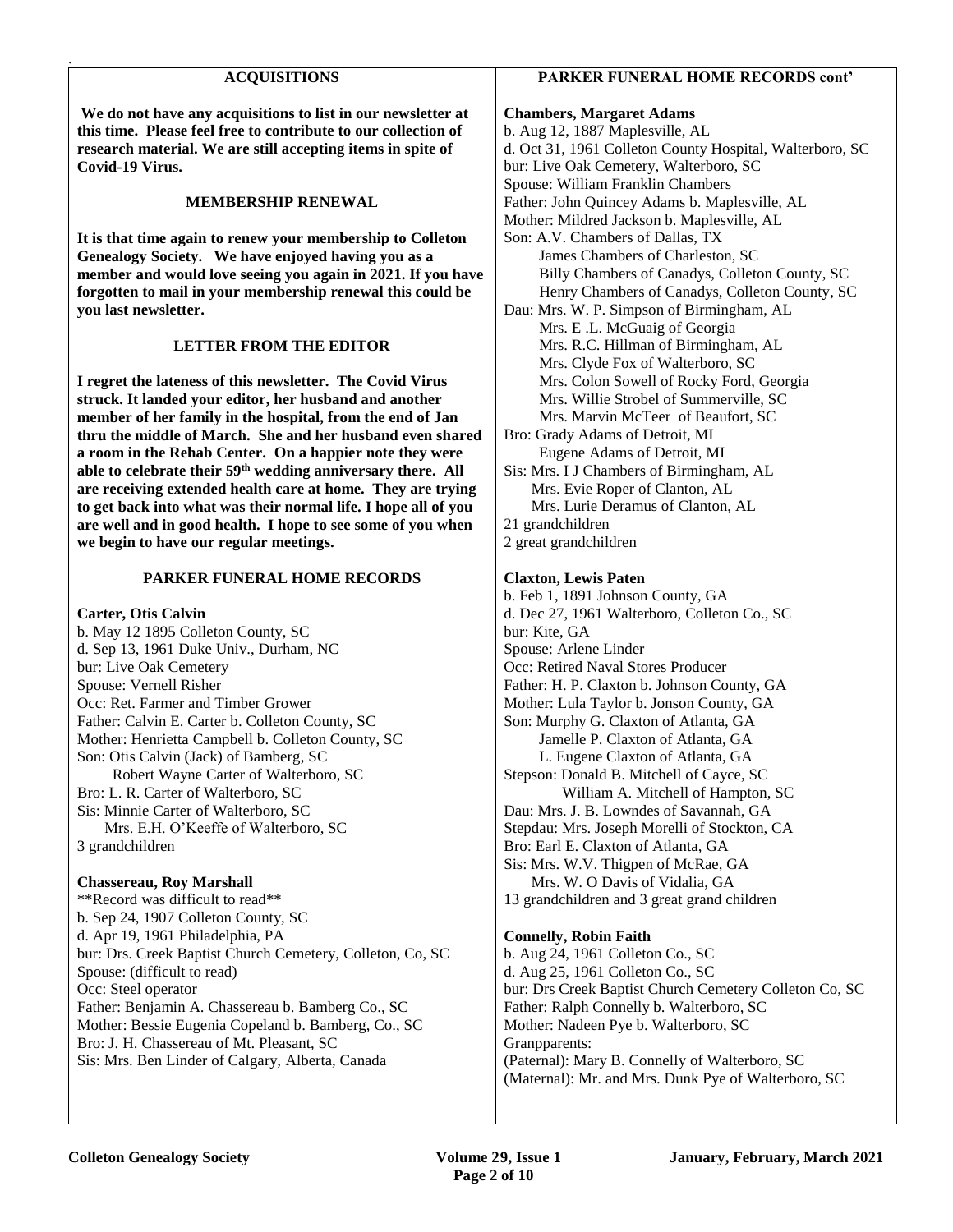# **PARKER FUNERAL HOME RECORDS cont'**

#### **Cone, Barney Goodwin**

.

b. Feb 21, 1886 Colleton County, SC d. Aug 4, !961 Walterboro, Colleton Co, SC bur: Live Oak Cemetery, Walterboro, Colleton Co, SC Occ: Retired Lumberman and Farmer and Real Estate Spouse: Ruth Burns Father: Frank Cone b. Colleton Co., SC Mother: Mary Jane Goodwin b. Colleton Co., SC Dau: Mrs. Fripp Fishburne of Walterboro, SC Sis: Mrs. D. R. Yates of Whiteville, NC Mrs. L.A. Grayson of Hardeeville, SC granddau: Miss Julianna Fishburne of Walterboro, SC Miss Alice Fishburne of Walterboro, SC

### **Connelly, Joseph Franklin**

b. Oct 10, 1887 Colleton Co., SC d. Jun 20, 1961 Colleton Co Hosp, Walterboro, Colleton Co, SC bur: Drs Creek Baptist Church Cemetery, Colleton, Co., SC Occ: Retired Farmer Spouse: Mary Breland Father: Nelson G. Connelly b. Colleton Co., SC Mother: Polly Varnadoe b. Colleton Co., SC Son: Joe F. Connelly of Augusta, GA William D. Connelly of Greenville, SC Ralph D. Connelly of Walterboro, SC Monroe D. Connelly of Walterboro, SC Dau: Mrs. J. W. O'Steen of Jacksonville, FL Mrs. R .B. Stone of Miami, FL Mrs. Henry Wright of Walterboro, SC Mrs. James Roland of Kannapolis, NC Bro: Raymond Connelly of Coosawatchie, Jasper Co., SC 15 grandchildren and 2 great grandchildren

## **Creech, Norman C. Jr.**

b. Mar 2, 1919 d. Nov 24, 1961 bur: Mt. Olivet Baptist Church Cem, Barnwell Co., SC Occ: Welder Spouse: Divorced Father: Norman C. Creech, Sr. Mother: Sudie Haulford

#### **Crosby, Leon Earl**

b. Apr 5, 1897 Colleton Co., SC d. Apr 10, 1961 Walterboro, Colleton Co., SC bur: Greenlawn Memorial Gardens, Walterboro, SC Occ: Retired after 13 years with Detroit Diesel Engine Co. Spouse: Leona Lindsay Linder Father: Richard Crosby b. Colleton Co., SC Mother: Addie Ritter b. Colleton Co., SC Son: Thomas Lynn Crosby of Walterboro, SC Sis: Mrs. Kearse Breland of Walterboro, SC Mrs. Ralph Graham of Ruffin, SC 1 grandson and 1 granddaughter

## **PARKER FUNERAL HOME RECORDS cont'**

#### **Dandridge, Ella Rebecca Hoff**

b. Dec 28, 1983 Colleton Co., SC d. Feb 14, 1961 Colleton County Hosp, Colleton Co., SC bur: Spring Hill Baptist Cemetery Spouse: Washington Seal Dandridge Father: Thomas Hoff b. Colleton Co., SC Mother: Margaret Rhode b. Colleton Co., SC Son: Washington S. Dandridge of Cottageville, SC Dau: Mrs. Cleveland Adams of Cottageville, SC 9 grandchildren 28 great grandchildren 2 great great grandchildren

#### **Dockham, Ida Reade**

b. Sep 7, 1896 Redwood, NY d. Mar 20, 1961 Colleton County, SC Occ: Retired Dist Nurse/ Town of Millbury, Mass Spouse: George Q. Dockham Father: Thomas N. Reade b. Redwood, NY Mother: Gertrude Diana Jones Bro: Jack Reade of Walterboro, Colleton Co., SC

#### **Drawdy, Melinda Lea**

b. May 28, 1960 Walterboro, Colleton Co., SC d. Jan 14, 1961 Colleton Co., SC bur: Live Oak Cemetery, Walterboro, SC Father: Paul Drawdy Jr. b. Walterboro, Colleton Co., SC Mother: Sarah Ann Kinsey b. Smoaks, Colleton Co. SC Bro: Paul Sanders Drawdy III (2 ½ years old) Sis: Rebecca Anette Drawdy (4 ½ years old) Grandparents: (Paternal): Paul S. Drawdy of Walterboro, SC Bernice R. Drawdy of Walterboro, SC (Maternal): Barney S. Kinsey of Orangeburg, SC Mrs. Inez Kinsey of Orangeburg, SC

#### **Drew, Thomas Eugene Jr.**

b. Jan 20, 1913 Colleton Co. SC d. Sep 28, 1961 Beaufort Hosp., Beaufort, SC Spouse: Alice McTeer bur: Stokes Cemetery Occ: Supt Castle Hill Plantation Father: Thomas E. Drew b. Colleton Co., SC Mother: Bessie Wright b. Greenville, SC Stepmother: Mrs. Amanda Guess Son: Thomas E. Drew III of San Francisco (Navy) Samuel Edward Drew of Beaufort, SC Bro: Sylvester Drew of Jacksonboro, SC J. Cauthen Drew of Walterboro, SC Thomas V. Drew of St. Stephen, SC Sis: Mrs. J. M. King of Ft. Pierce, FL Mrs. A. S. Rogers of Walterboro, SC Mrs. Frank Meyer of Charleston, SC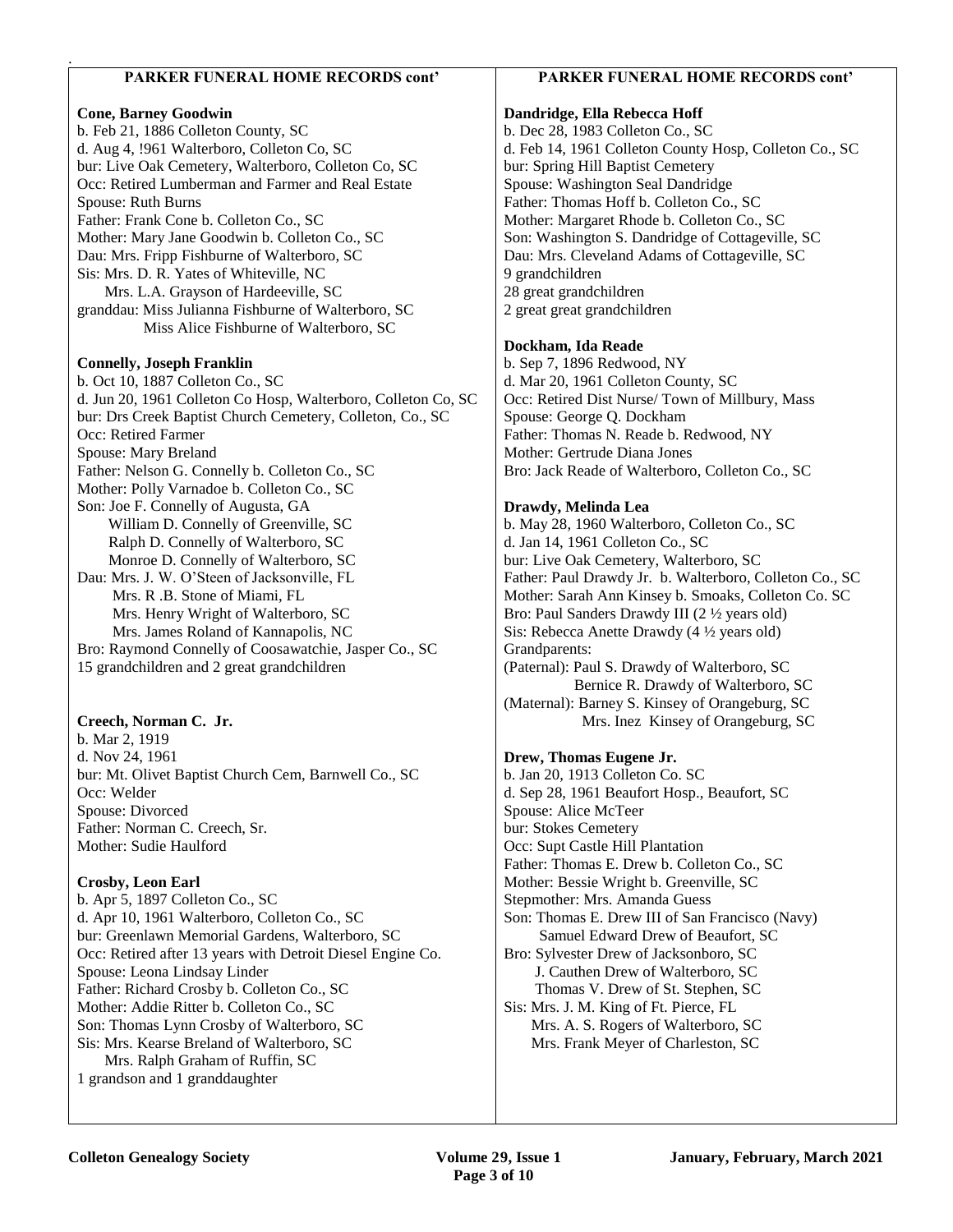## **PARKER FUNERAL HOME RECORDS cont'**

#### **Driggers, Henry David**

.

b: Oct 9, 1902 Dorchester County, SC d: May 1, 1961 Colleton County Hosp, Colleton Co., SC bur: Bedon Baptist Church Cemetery, Colleton County, SC Occ: Roofing Contractor Spouse: Bessie Spell Stanfield Father: B. Driggers b. Dorchester Co, SC Mother: Sarah Braker b. Osborn, SC Son: H. Marion Driggers of Charleston, SC Lester Driggers of Charleston, SC Eugene Driggers of Rock Hill, SC Dau: Mrs. Patsy Rickenbaker of Charleston, SC Miss Della Driggers of Rock Hill, SC Bro: John Driggers of Charleston, SC William A. Driggers of Charleston, SC James Driggers of Charleston, SC Sis: Mrs. Agnes Mizzell of Charleston, SC Mrs. Jack Milsted of Charleston, SC Mrs. Georgia Callahan of N. Charleston, SC Mrs. John Barrineau of N. Charleston, SC Mrs. Dorothy Malnuty of N. Charleston, SC Mrs. Annie Benton of Johns Island, SC

#### **Dunn, Susan Annie Fisk**

b: Aug 7, 1879 Colleton Co., SC d: Jan 16, 1961 Round O, SC bur: Bedon Baptist Church Cemetery, Colleton Co., SC Spouse: Albert Brooks Dunn Father: Adam Fisk b. Colleton Co., SC Mother: Martha Benton b. Colleton Co., SC Son: Albert B. Dunn of Waterboro, SC Eugene H. Dunn of Round O. SC William Dunn of Newport News, VA Dau: Mrs. Ezra Seigler of Round O, SC Mrs. B. F. Warren of Walterboro, SC Miss Annie Dunn of Washington, DC Bro: Walter W. Dunn of Edisto Island, SC 8 grandchildren and 6 great grandchildren

#### **Fender, Beatrice Battie O'Quinn**

b. Nov 20, 1892 Colleton Co., SC d: Aug 21, 1961 Colleton Co Hosp, Colleton Co., SC bur: Live Oak Cemetery, Walterboro, SC Spouse: Jasper Fender Father: William Edward O'Quinn b. Colleton Co., SC Mother: Mary Alice O'Quinn b. Colleton Co., SC Dau: Mrs. Herman Ulmer of Walterboro, SC Bro: Jake O'Quinn of Allendale, SC Sis: Mrs. Bessie McTeer of Johns Island, SC Mrs. Clyde Nettles of Walterboro, SC Grandsons: Jackie Galloway Ray Ulmer

#### **PARKER FUNERAL HOME RECORDS cont'**

**Fender, Eva Gertrude Hiott** b: Mar 20, 1890 Round O, SC d: Aug 31, 1961 bur: Drs Creek Baptist Church Cemetery, Colleton Co., SC Spouse: J. J. Fender Father: Benjamin J. Hiott b. Colleton Co., SC Mother: Martha Fender b. Colleton Co. SC Son: Joseph Stokes Fender of Smoaks, SC Ben Fender of Smoaks, SC Jack Fender of Smoaks, SC Sgt, J. J. Jr. of Rome, Italy Paul Fender of Smoaks, SC Rudy Fender of Charleston Heights, SC Dau: Mrs. Gary Fabian of Savannah, GA Mrs. Preston H. Simons of St. George, SC Mrs. J. R. Berry of Charleston Heights, SC Bro: Dr. J. Hiott of Charleston, SC Cleveland C. Hiott of Round O. SC Lee Hiott of Round O, SC Moody Hiott of Round O. SC Merrick Hiott of Round O, SC Sis: Mrs. Rachel Peeples of Charleston, SC Mrs. C. G. Boucher of Pensacola, FL Mrs. Heber Hiott of Round O, SC Mrs. Mamie Breland of Round O, SC 14 grandchildren

#### **Fender, Kenneth McCray**

b: Dec 11, 1906 Colleton Co., SC d: Mar 26, 1961 Hampton, Co Hosp, Hampton Co., SC bur: Bedon Baptist Church Cemetery, Colleton Co., SC Spouse: Janie Carter Occ: Truck Driver for R.C. Motor Lines Father: Henry J. Fender b. Colleton Co., SC Mother: Carrie Drawdy b. Colleton Co., SC Son: Franklin McCray Fender of Lackland AFB San Antonio Bro: Eddie Fender of Walterboro, SC Sis: Mrs. Milton Smith of Niceville, FL

#### **Fralin, Cathy Sue**

b: Mar 3, 1961 Colleton County Hosp, Colleton Co., SC d: Mar 3. 1961 Colleton County Hosp, Colleton Co., SC bur: Live Oak Cemetery, Walterboro SC Father: Harry Fenton Fralin Jr. b. South Benton, VA Mother: Joyce Ann Lake b. Newberry, SC Grandparents: (paternal) Mrs. Harry F Fralin of South Benton, VA (maternal) Mr. and Mrs. Frank W. Lake of Walterboro, SC Bro: Steven William Fralin of Walterboro, SC Sis: Patricia Lynn Fralin of Walterboro, SC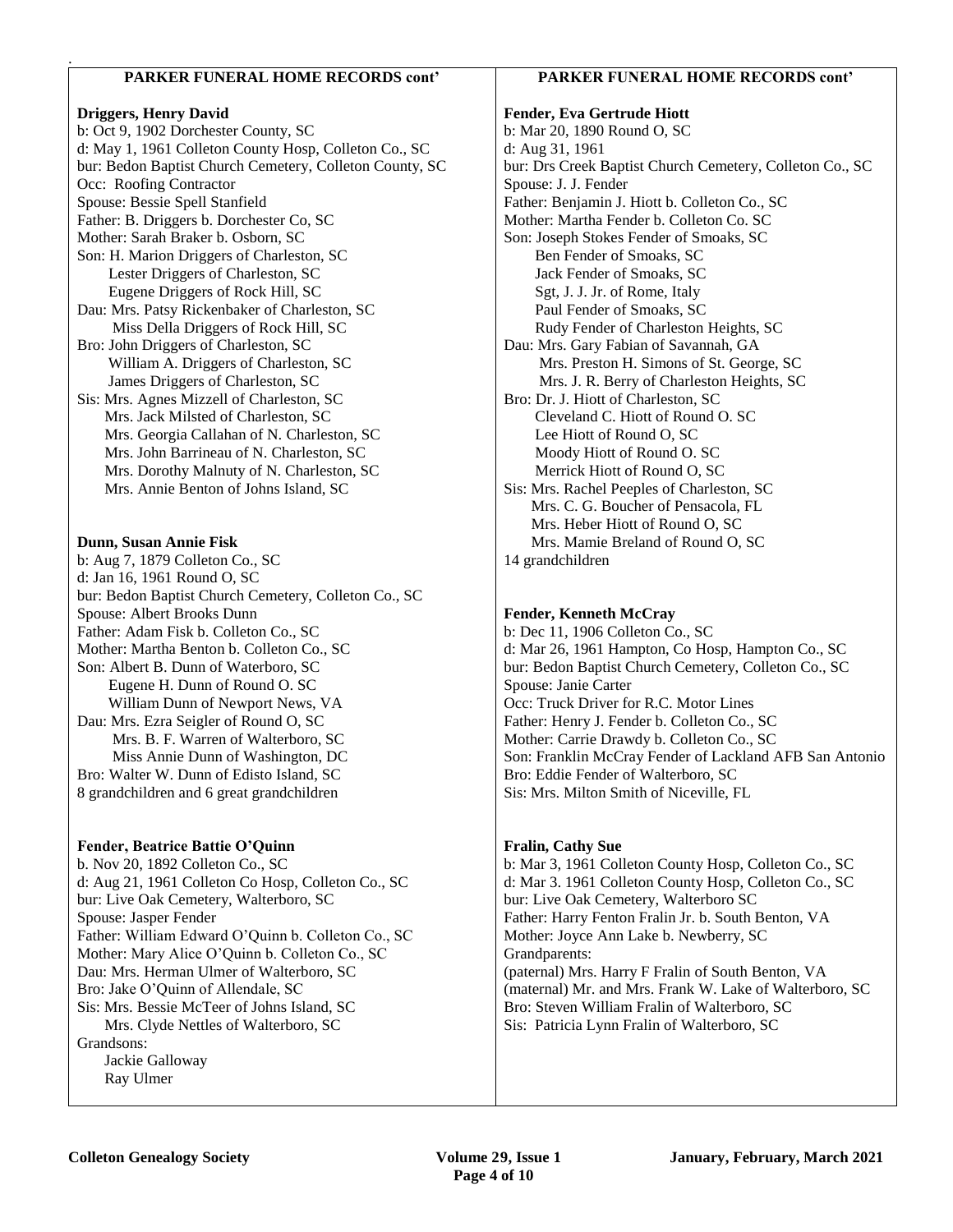#### **DESCENDANTS OF BAILEY WILLIAM HICKMAN Generation Five**

295. **Mamie Hickman**, born September 13 1904, died June 24 1973, buried in Greenlawn Memorial Gardens, Walterboro, Colleton County, SC. She married **Tom Burley Avant**, born March 25 1896 in Colleton Co, SC (son of **Julius Avant** and **Ella Martin**), died June 13 1970 in Walterboro, Colleton Co, SC, buried in Greenlawn Memorial Gardens, Walterboro, Colleton Co, SC, occupation Retired Farmer, military Veteran of World War I served in Germany and France.

*Children:*

.

- 689 i. Marie Avant, born September 17 1921, died November 28 2013 in Colleton Medical Center, Walterboro, SC, buried in Greenlawn Memorial Gardens, Walterboro, Colleton Co, SC. She married George Harold "Happy" Hadwin, April 04 1942, born January 24 1922 in Varnville, Hampton Co, SC (son of John Allen Hadwin and Leonora Deborah Gooding), died July 2 2015 in Colleton Medical Center, Walterboro, SC, buried in Greenlawn Memorial Gardens, Walterboro, Colleton County, SC, occupation Past owner of Hadwin Shell Service Station.
- 690 ii. Thomas "Leon" Avant, born July 24 1924 in Colleton County, SC, died March 27 2003 in Colleton Medical Center, Walterboro, SC, buried in Greenlawn Memorial Gardens, Walterboro, Colleton Co, SC, occupation Retired Machinist with J. P. Stevens. .
- 691 iii. Johnny Edmund Avant Sr, born June 20 1927 in Colleton Co SC, died June 04 1975 in Colleton Regional Hospital, Walterboro, SC, buried in Greenlawn Memorial Gardens, Walterboro, Colleton Co SC.He married Helen Robertson, born 1927, died 2012.

296. **Horace H. Hickman**, born April 16 1908 in Colleton Co, SC, died June 22 1983 in Colleton Co, SC, buried in Live Oak Cemetery, Walterboro, Colleton Co, SC, occupation Retired Civil Service. Tombstone reads birth date 1908 Social Sec. records read 1906. He married **Sheba Merle Hiott**, April 16 1937, born August 1 1916 in Colleton Co, SC (daughter of **Irvin Lee Magary Hiott** and **Artie Cornelia Crosby**), died May 30 2007, buried in Live Oak Cemetery, Walterboro, Colleton Co, SC.

*Children:*

- 692 i. Carl Glenn Hickman, born November 11 1940, died August 22 1945, buried in Live Oak Cemetery, Walterboro, Colleton Co, SC.
- 693 ii. Reginald Horace Hickman, , he married Barbara Ann Bowers, 1961.
- 694 iii. Howard Hickman, born July 07 1939
- 695 iv. Shirley Jean Hickman, born about 1939, died March 20 2017 in Colleton Medical Center, Walterboro, SC, buried in Live Oak Cemetery, Walterboro, Colleton Co, SC. She married Edwin Patton Wilson, September 7 1960.
- 297. **Fosteen "Billie" Hickman**, born January 31 1911 in South Carolina, died January 01 2002 in Louisiana, buried in Lafayette Memorial Park, Lafayette, Lafayette Parish, LA. She married **William Harold "Bill" DeWese Sr**, April 22 1945 in Savannah, Chatham Co, GA, born December 06 1914 in Kansas City, Mo (son of **Isaac DeWese** and **Eileen Rinley**), died January 22 1998, buried in Lafayette Memorial Park, Lafayette, Lafayette Parish, LA, occupation Retired 1983 Western Auto Sales Representative (ret. after 30 yrs. serv.).

#### *Children:*

- 696 i. William Harold DeWese Jr, born December 05 1951, died May 31 2007, buried in Lafayette Memorial Park, Lafayette, Lafayette Parish, LA.
- 697 ii. Jennifer "Suzette" DeWese. She married Don Adair.
- 300. **William Marion Morris**, born February 24 1889 in Walterboro, Colleton Co, SC, died November 23 1973 in Colleton County Hospital, Walterboro, SC, buried in Magnolia Cemetery, Charleston, Charleston Co, SC, occupation Painter, military Veteran World War I. He married **Annie Minnie Crosby**, September 4 1909, born September 2 1892 in Colleton Co, SC (daughter of **William Benjamin Crosby** and **Sarah "Mariah" Hudson**), died July 5 1981, buried in Magnolia Cemetery, Charleston, Charleston Co, SC.

- 698 i. Thomas Wyman "Tommy" Morris, born January 7 1916 in Charleston Co, SC, died December 8 1973 in Medical College of Charleston, SC, buried in Greenlawn Memorial Gardens, Walterboro, Colleton Co, SC, occupation Retired Merchant Seaman. He married Geraldine Bokern.
- 699 ii. Patricia "Ermaline" Morris, born February 25 1920 in Charleston Co, SC, died May 11 1984 in Volusia County, FL, buried in Edgewater New Smyrna Cemetery, Edgewater, Volusia Co, FL. She married Edward T. Driscoll Sr, born February 22 1917 in Rochester, New York (son of John L. Driscoll and Ruth F. Benson), died April 30 1989, buried in Edgewater New Smyrna Cemetery, Edgewater, Volusia Co, FL.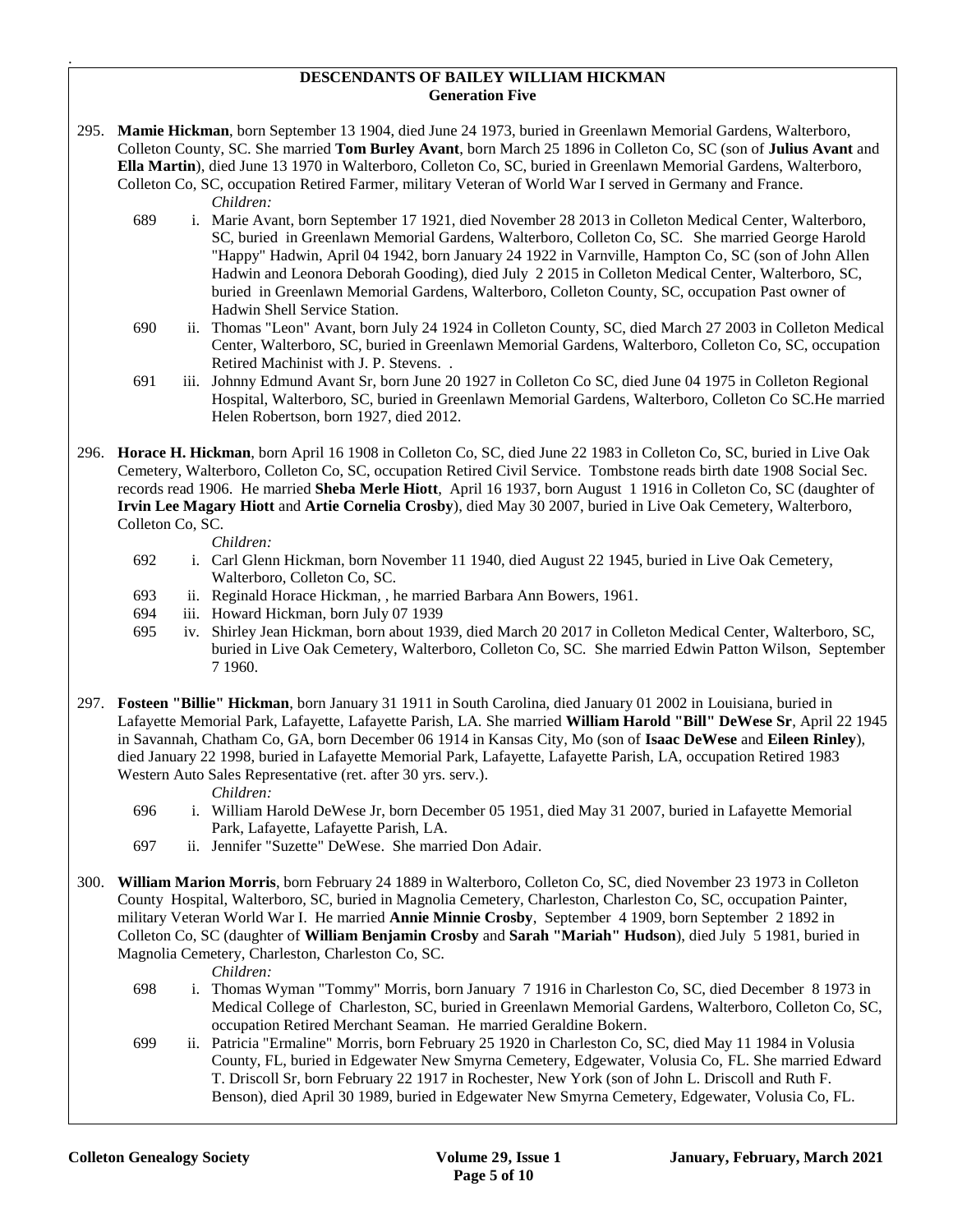**Colleton Genealogy Society Volume 29, Issue 1 January, February, March 2021**  700 iii. William P. Morris, born August 06 1922, died April 25 1942, military PVT South Carolina 60 CA (AA) Veteran of World War II, buried in Magnolia Cemetery, Charleston, Charleston Co, SC. 701 iv. Stoney Morris, born October 22 1923, died August of 1967 in Charleston Co, SC. 702 v. James Morris, born February 5 1925, died June 18 1925, buried in Magnolia Cemetery, Charleston, Charleston Co, SC. 703 vi. Joseph Morris, born February 09 1925, died June 18 1925, buried in Magnolia Cemetery, Charleston, Charleston Co, SC. 704 vii. Coolidge "Gentry" Morris, born Jul 300 1927 in Charleston Co, SC, died September 07 1989, buried in Elmwood Memorial Gardens, Columbia, Richland Co, SC. He married Billie Walker, February 14 1948, born March 22 1929, died February 27 2000, buried in Elmwood Memorial Gardens, Columbia, Richland Co, SC. 705 viii. Avery Franklin Morris, born March 07 1932 in Charleston Co, SC, died March 29 1983 in Walterboro, Colleton Co, SC, buried in Magnolia Cemetery, Charleston, Charleston Co, SC, occupation Retired Electrician. He married Alvania Breland. 706 ix. Mary Morris. 301. **Eugene Morris**, born February 19 1892 in Walterboro, Colleton Co, SC, died April 20 1974 in Santee, Orangeburg Co SC, buried in Berea United Methodist Church Cemetery, Bethera, Berkeley Co, SC, occupation Livestock Dealer. He married **Helen Villeponteaux**, born January 20 1895 (daughter of **James H. Villeponteaux** and **Helena A. Anderson**), died June 09 1925, buried in Berea United Methodist Church Cemetery, Berkeley Co, SC. *Children:* 707 i. Joseph Delgod Morris Sr, born May 06 1917 in South Carolina, died October 10 1976 in Charleston Co, SC, buried in Live Oak Memorial Gardens, Charleston, Charleston Co, SC. He married Lillie Mae Bell, born April 01 1922 in Barnwell Co, SC, died October 23 2008 in Charleston Co, SC, buried in Live Oak Memorial Gardens, Charleston, Charleston Co, SC. 306. **Jessie Elvira Hickman**, born November 22 1901 in Walterboro, Colleton Co, SC, died September 27 1961 in Winnsboro, SC, buried in Oaklawn Cemetery, Winnsboro, SC. She married **Admiral Dewey Hudson**, April 26 1919 in Charleston Co, SC, born June 16 1901 in Walterboro, Colleton Co, SC (son of **George Washington Hudson** and **Juanita Jennings**), died December 27 1952 in Winnsboro, Fairfield Co, SC, buried in Oaklawn Cemetery, Winnsboro, SC *Children:* 708 i. Raymond Haskel Hudson, born October 31 1928 in Charleston Co, SC, died March 23 1990 in Aiken, Aiken Co, SC, buried in Sunset Memory Gardens, Graniteville, Aiken Co, SC. He married Alene D. Unknown, born August 15 1933. 709 ii. Mary Elvira Hudson, born August 04 1926 in Charleston Co, SC, died October 27 1939. 710 iii. Admiral Dewey Hudson Jr, born July 11 1920, died August 07 1994 in Fairfield Co, SC, buried in Oaklawn Cemetery, Winnsboro, SC. He married Ruby Hall, born July 13 1922, died July 07 1986, buried in Oaklawn Cemetery, Winnsboro, SC. 711 iv. Alfred Bennie Hudson Sr, born September 20 1922 in Charleston Co, SC, military Veteran United States Army Air Force, died July 20 2012 in Gastonia, Gaston Co NC, occupation Sales Engineer for Textile Industry, buried in Oaklawn Cemetery, Winnsboro, SC. 316. **George Edward Hickman**, born August 30 1900 in Hazlehurst, Ga, died July 23 1964 in Roper Hospital, Charleston, SC, buried in Mount Pleasant Lutheran Cemetery, Mount Pleasant, Charleston County, South Carolina, occupation Carpenter. He married **Maggie L. Hulett**, January 13 1929, born July 15 1907 in Telfair Co, GA (daughter of **Arthur Hulett** and **Martha Unknown**), died September 02 1965 in Gastonia, Gaston, North Carolina, buried in Mount Pleasant Lutheran Cemetery, Mount Pleasant, Charleston Co, SC *Children:* 712 i. Kathleen Hickman, born about 1931 in Charleston Co, SC. 317. **William Willie Burch Hickman**, born June 04 1903 in Telfair Co, GA, died July 08 1959 in Roper Hospital, Charleston, SC, occupation Retired Carpenter, buried in Mt Pleasant Lutheran, Charleston, SC. He married **Pearl "Sophronia" Mitchell**, born September 04 1904 in Jackson Co, GA (daughter of **Charles Mitchum** and **Vassie Wardell**), died August 13 1933 in Roper Hospital, Charleston, SC, buried in Mt Pleasant Lutheran, Charleston, SC. **Pearl**: Death Certificate states born Dec 1905 died Aug 13 1933. *Children:* 713 i. Willie Margarette Hickman, born October 16 1923 in Telfair Co, GA, died February 18 1990 in Mt Pleasant, Charleston Co, SC. 714 ii. Katie Lou Hickman, born December 28 1925 in Telfair Co GA, died July 31 2008 in Charleston Co, SC.

.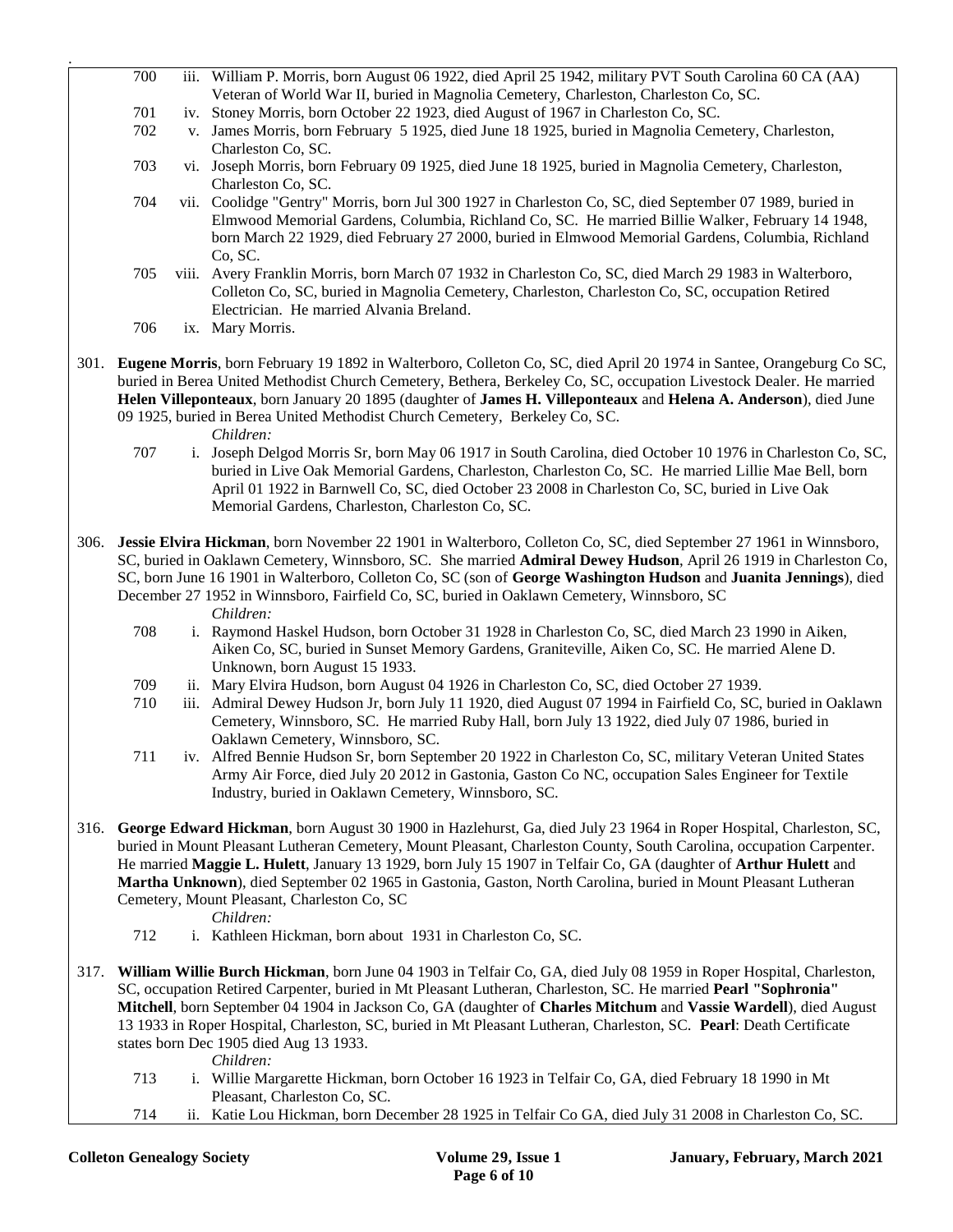- 715 iii. Edith Jeanell Hickman, born July 17 1928 in Telfair Co, GA, died March 15 2005 in Charleston Co, SC.
- 716 iv. John Clemmie Hickman, born December 21 1930 in Telfair Co, GA, died April of 1995 in Charleston Co, SC.
- 318. **Swinton Bissell Hickman**, born November 25 1914 in Neosho, MO, died December 08 2001, buried in Desert Lawn Memorial Park, Calimesa, Riverside Co, California. Listed as David in 1920 Census. He married **Neva Lozella Albright**, born May 23 1912 in Missouri (daughter of **Jessie Clay Albright** and **Maggie Belle Newdiger**), died February 09 1989 in Riverside Co, California, buried in Desert Lawn Memorial Park, Calimesa, Riverside Co, California.
	- *Children:*

.

- 717 i. Barbara Hickman, married Unknown Hensley.
- 718 ii. Janice Lee Hickman, born March 27 1938 in Neosho, Newton Co, MO, died February 16 2012 in Neosho, Newton Co, MO, buried in Round Springs Cemetery, Eucha, Deleware Co, Oklahoma. .
- 320. **Bertha Allala Hickman**, born August 24 1918 in Missouri, died March 14 2002, buried in Forest Park Cemetery, Joplin, Jasper Co, MO. She married **Charles Francis Dodd**, born October 02 1917 in Missouri , died July 26 1989 in Joplin, MO, buried in Forest Park Cemetery, Joplin, Jasper Co, MO.

*Children:*

- 719 i. Charles Louis Dodd.
- 720 ii. Baby Girl Dodd, born December 13 1941 in Joplin, MO, died December 14 1941 in Joplin, MO, buried in Forest Park Cemetery, Joplin, Jasper Co MO.
- 322. **William Rhett Chassereau**, born April 16 1904 in Colleton Co, SC, died June of 1983 in Charleston Heights, SC, buried in Live Oak Memorial Gardens, Charleston, Charleston Co, SC. He married (1) **Francis E. Caraway**, born about 1910, died about 1973, buried in Live Oak Memorial Gardens, Charleston, Charleston Co, SC.

*Children:*

 721 i. William Rhett Chassereau Jr. He married (1) Viki Lynn Edwards, married September 09 1978. He married (2) Charlyne Nell Hudson, married May 06 1989, born in California.

He married (2) **Ida Myrtle Hiers**, April 15 1974, born June 08 1909 (daughter of **Laurie Hiers** and **Ida Morris**), died Jun 111993, buried in Carolina Memorial Park, North Charleston, SC.

- 325. **Henry "Harry" Bernard Chassereau**, born May 30 1917 in Walterboro, Colleton Co, SC, died September 01 1988 in Charleston Height, SC, buried in Live Oak Memorial Gardens, Charleston, Charleston Co, SC. He married **Mildred A. Unknown**, born about 1921, died about 1999, buried in Live Oak Memorial Gardens, Charleston, Charleston Co, SC. *Children:*
	- 722 i. Harry Bernard Chassereau Jr, born September 21 1941, died February 10 1999, buried in Live Oak Memorial Gardens, Charleston, Charleston Co, SC. He married Eleanor Elaine Hill, April 25 1960.
- 327. **Jacob Franklin Chassereau Jr**, born April 09 1921 in Charleston Co, SC, died May 30 2012, buried in Live Oak Memorial Gardens, Charleston, Charleston Co, SC, military United States Navy Veteran of World War II, occupation Retired Charleston Naval Supply Center. He married **Annie Winkle**, May 28 1949.
	- *Children:*
	- 723 i. Kathryn Ann Chassereau. She married Thomas Fath.
	- 724 ii. Wayne Franklin Chassereau. He married Ryan Unknown.
- 330. **David Paul Robertson**, born May 08 1896 in Colleton Co, SC, died April 08 1960, buried in Mars Hill Cemetery, Calhoun Co, GA. He married **Annie Lou Fain**, July 22 1923, born July 03 1890, died September 18 1926, buried in Mars Hill Cemetery, Calhoun Co, GA.

*Children:*

- 725 i. Vernon Hayes Robertson, born July 18 1924, died March 17 1968, buried in Mars Hill Cemetery, Calhoun Co, GA, military World War II United States Army Veteran.
- 338. **James Graham Easterlin Sr**, born April 14 1900 in Colleton Co, SC, died August 28 1966 in Colleton County Hospital, Walterboro, SC, buried in Live Oak Cemetery, Walterboro, Colleton Co, SC, occupation Merchant. He married **Eva Williams**, June 15 1922, born April 23 1898 (daughter of **Joseph Risher Williams** and **Havilah Catherine "Willie" Spell**), died August 29 1981.

- 726 i. James Graham Easterlin Jr, born June 07 1923, died about 1982.
- 727 ii. Kitty Easterlin, born about 1934. She married Thomas Adams.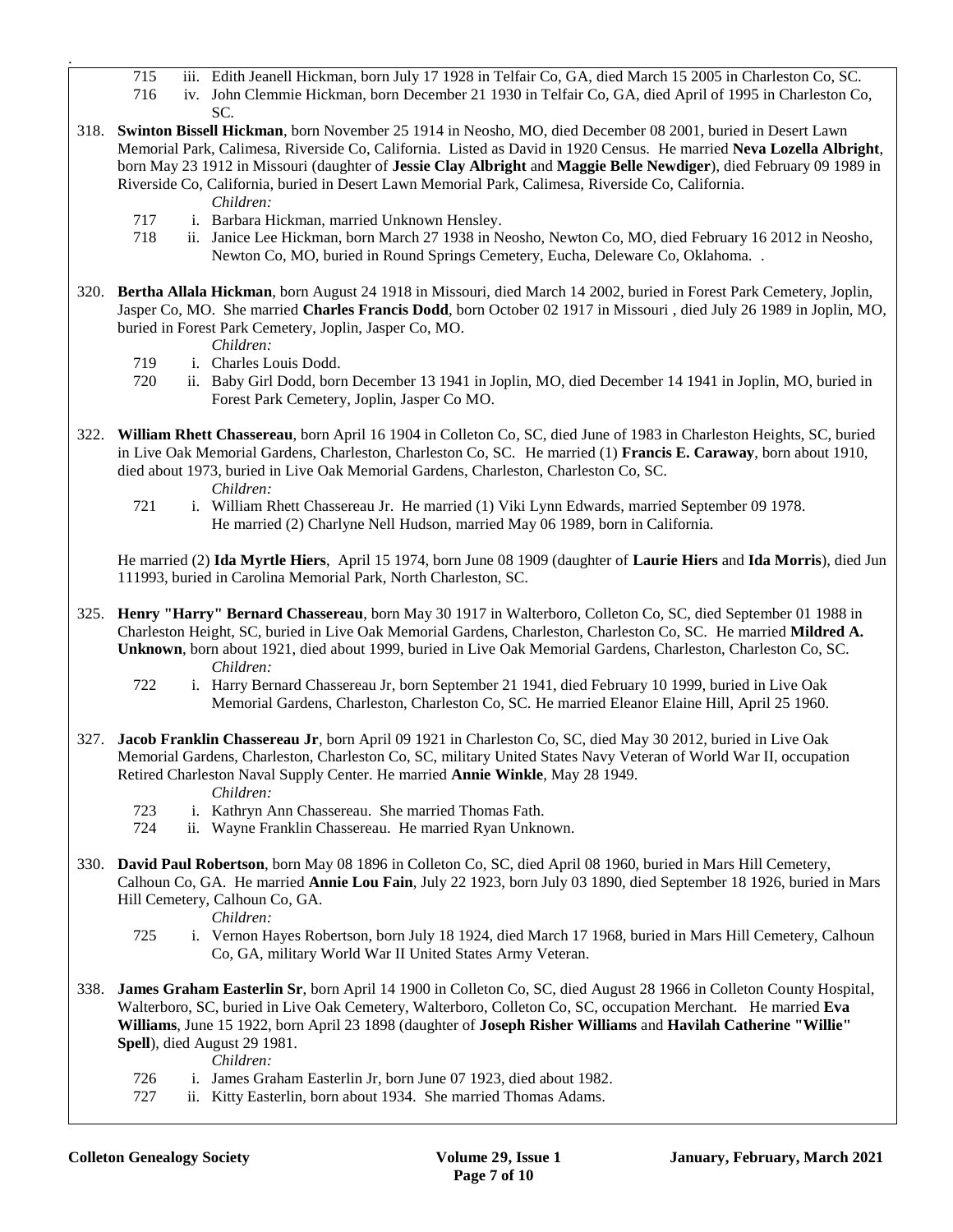339. **Harriett A. "Hattie" Easterlin**, born March 7 1902 in South Carolina, died November 4 1975 in Colleton County Hospital, Walterboro, SC, buried in Live Oak Cemetery, Walterboro, Colleton Co, SC. She married (1) **Horace Franklin "Frank" Hughes**, born April 18 1889 in Georgia, died March 10 1938 in Suwannee Co, Fl, buried in Live Oak Cemetery, Suwannee Co, FL. **Horace**: Previously married to Ruby Hutchinson.

*Children:*

.

- 728 i. Ruby Frances Hughes, born about 1925 in Florida.
- 729 ii. Glenna M. Hughes.

She married (2) **Melvin Skinner**.

- 340. **Joseph Campbell Easterlin**, born January 18 1904 in Colleton Co, SC, died January 23 1966, buried in Saint Matthews Parish Episcopal Church Cemetery, Fort Motte, Calhoun Co, SC. He married **Margaret Stanley**, born September 10 1903, died November 17 1995, buried in Saint Matthews Parish Episcopal Church Cemetery, Fort Motte, Calhoun Co, SC. *Children:*
	- 730 i. Billie Easterlin, born March 08 1926 in Live Oak, Suwannee Co, FL, died June 29 2015. She married Kirby Hatten Smith Jr, died 1978.
	- 731 ii. Betty Jo Easterlin. She married Ken Young.
	- 732 iii. Virginia Easterlin. She married Unknown Scherrer.
- 341. **Clarence Bissell "Bissie" Easterlin Sr**, born August 31 1906 in Beaufort Co, SC, died February 7 1972 in Colleton County Hospital, Walterboro, SC, buried in Live Oak Cemetery, Walterboro, Colleton Co, SC, occupation Maintenance Foreman SC Hwy Dept. married previously and had David Easterlin. He married **Gladys Lorraine Herndon**, December 29 1933, born September 28 1915 in Colleton Co, SC (daughter of **Lee Dennie Herndon** and **Ella Padgett**), died June 16 1993 in Meadows Memorial Hospital, Vidalia, GA, buried in Live Oak Cemetery, Walterboro, Colleton Co, SC, occupation Retired Receptionist.

*Children:*

- 733 i. Clarence Bissell Easterlin Jr, He married Sara Maude Elliott, December 29 1961.
- 342. **Grace Easterlin**, born November 1 1907 in Colleton Co, SC, died February 25 1951 in Colleton Co, SC, buried in Live Oak Cemetery, Walterboro, Colleton Co, SC. Married a second time to James Bynum West on Dec 12 1938.

She married **Jesse J. Drew Jr**, married May 13 1925 in Colleton Co, SC, born November 29 1890 in Colleton Co, SC (son of **Jesse J. Drew Sr** and **Anna Margaret McTeer**), died September 27 1935 in Colleton Co, SC, buried in Live Oak Cemetery, Walterboro, Colleton Co, SC

*Children:*

- 734 i. Grace Ann Drew, born about 1927.
- 735 ii. Jessie Drew, born about 1930.
- 343. **Theodore Goodwin "Ted" Easterlin**, born March 7 1911, died December 30 1975 in Chatham Co, GA, buried in Ridgeland Cemetery, Ridgeland, Jasper Co, SC. He married (1) **Idell Goethe**, born March 01 1911 (daughter of **J. Franklin Goethe** and **Maude Riley**), died November 28 1933, buried in Ridgeland Cemetery, Ridgeland, Jasper Co, SC *Children:*
	- 736 i. Infant Son Easterlin, born November 12 1932, died November 15 1932, buried in Ridgeland Cemetery, Ridgeland, Jasper Co, SC.

He married (2) **Amanda Elizabeth Riley**, October 22 1934, born May 18 1912, died January 8 1989, buried in Ridgeland Cemetery, Ridgeland, Jasper Co SC.

345. **Gilbert Grayson Easterlin Sr**, born November 7 1913 in Colleton Co, SC, died November 22 1968 in Colleton Co, SC, buried in Live Oak Cemetery, Walterboro, Colleton Co, SC, occupation Retired Bookkeeper. He married **Nina M. Thompson**, March 29 1936, born January 7 1916 in Walterboro, Colleton Co, SC (daughter of **John "Gary" Thompson** and **Bennie Lee Nettles**), died September 24 1993 in Oakwood Health Care Center, Walterboro, SC, buried in Live Oak Cemetery, Walterboro, Colleton Co, SC.

- 737 i. Gilbert Grayson Easterlin Jr, born January 16 1937 in Colleton Co, SC, died April 17 2015, buried in Live Oak Cemetery, Walterboro, Colleton Co, SC. He married Hazel C. Crosby (daughter of Walter Riddick Crosby and Edna Lyons). .
- 738 ii. James Gary "Jim "Bubba" Easterlin, born March 2 1938.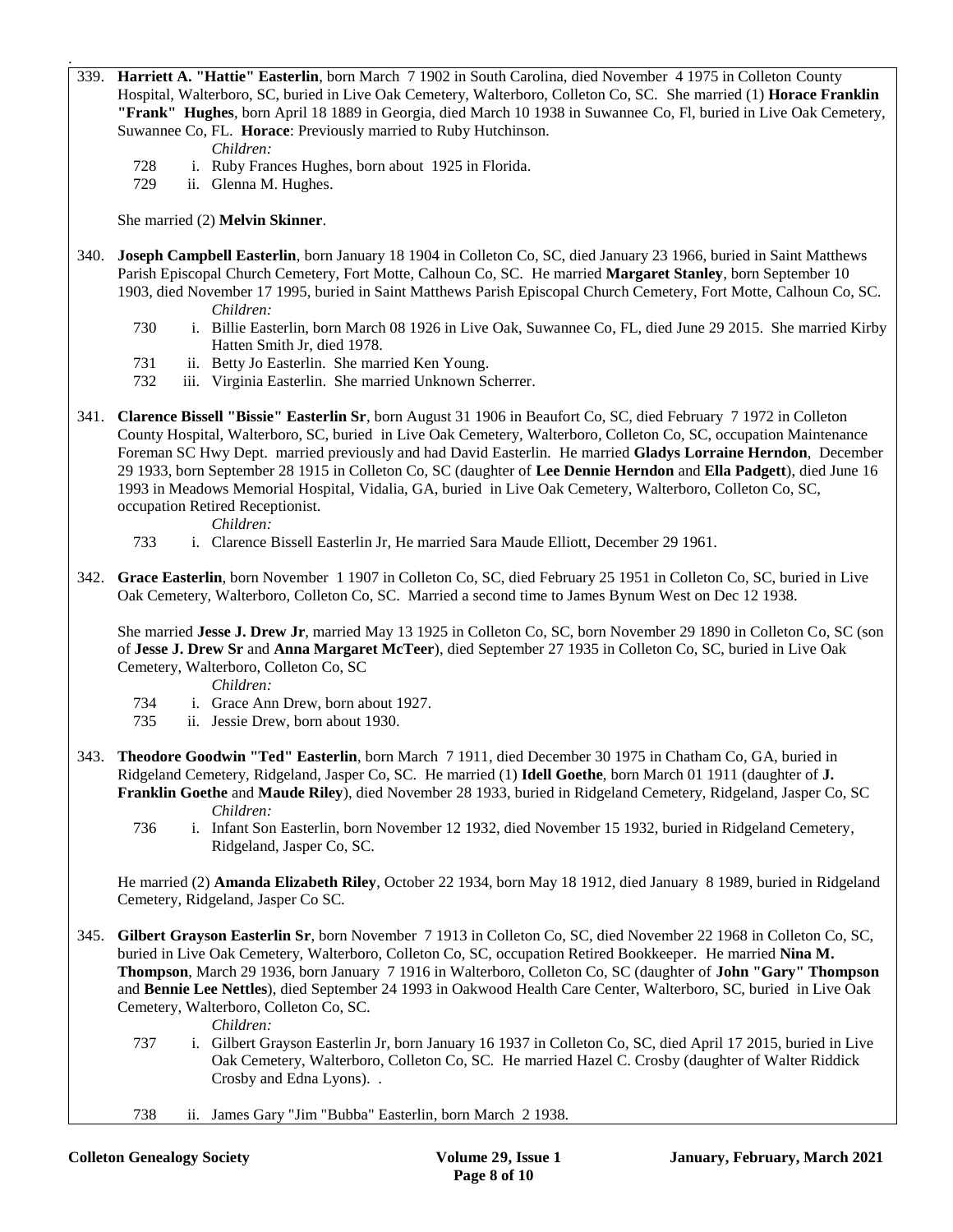- 739 iii. Hugh B. Easterlin, born 1943, died February 09 2006, military Served in United States Air Force. He married Catherine Unknown.
- 740 iv. Carroll Maier Easterlin, born October 13 1946 in EsDorn Hospital, Walterboro, SC. He married Donna Gail Carter, December 18 1965 in Ruffin Methodist Church Cemetery, Ruffin, SC, divorced 1975, born February 1 1946 in Bennett's Hospital, Ruffin, Colleton Co, SC (daughter of Heyward Maxwell Carter and Sadie "Lena" Hutto), .
- 347. **Genevieve Easterlin** (See marriage to number 259.)
- 348. **Clint May Langdale**, born December 15 1891 in Colleton Co, SC, died October 18 1964 in State Park Health Center, Columbia, SC, buried in Pleasant Grove Baptist Church Cemetery, Walterboro, Colleton Co, SC. He married **Lillian Blanch Redish**, born January 01 1899 in Colleton Co, SC (daughter of **David Curtis Redish** and **Suzanne Elizabeth Bailey**), died February 18 1992 in Colleton Regional Hospital, Walterboro, SC, buried in Pleasant Grove Baptist Church Cemetery, Walterboro, Colleton Co, SC.

*Children:*

.

- 741 i. Leatrice Elizabeth Langdale, born May 19 1918, died January of 1993. She married Crider Oscar "Zack" Murray, born August 20 1918 in Dorchester Co, SC (son of Edward Loyless Murray and Blanche Crider), died November 02 1992 in Charleston Hospital, Charleston, SC, buried in Carolina Memorial Gardens, North Charleston, SC, occupation Retired Supervisor Charleston Naval Shipyard.
- 742 ii. Emory Lawrence Langdale, born October 14 1919, died September 04 2010 in Walterboro, Colleton Co, SC, buried in Carolina Memorial Park, North Charleston, SC, occupation Doctor. He married (1) Maggie Lee Herndon, born January 16 1922 in Bamberg Co, SC (daughter of Henry Clinton Herndon and Maybelle Crider), died June 17 1971 in Richmond, Va, buried in Carolina Memorial Park, North Charleston, SC. He married (2) Newell Annie Smith, born March 01 1921 in Walterboro, Colleton Co, SC (daughter of David Lawrence "Jack" Smith and Hortense Hodges), died March 14 2005 in Mt Pleasant, Charleston Co, SC, occupation Retired School Teacher.
- 743 iii. Harriet Rita Langdale, born October 07 1925, died October 11 2005 in Walterboro, Colleton Co, SC, buried in Pleasant Grove Baptist Church Cemetery, Walterboro, Colleton Co, SC. She married (1) Richard Rufus Crosby, November 17 1947, born July 11 1919 in Colleton Co, SC (son of Eddie David Crosby and Hattie Isabelle Savage), died March 13 1991 in Walterboro, Colleton Co SC, buried in Bedon Baptist Church Cemetery, Colleton Co., SC, military United States Army Veteran of World War II, occupation Walterboro Stockyards. She married (2) Charles Floyd "Charlie" Turner, born November 10 1906 in Mitchell Co, GA (son of James Thomas Turner and Exedell Nix), died April 16 1971, buried in Ackerman Cemetery, occupation Retired Plumber. She married (3) Leon C. Laird Sr.
- 349. **Cleveland Charles Langdale**, born May 26 1893, died March 3 1963. He married **Annie Marie Hughes**, born January 23 1892 (daughter of **David Wilbur Hughes** and **Jahaden Hattie Lemacks**), died November 9 1978.

- 744 i. Estelle Cornelia Langdale, born May 31 1921 in Charleston Co, SC, died December 6 1991 in Walterboro, Colleton Co, SC, buried in Pleasant Grove Baptist Church Cemetery, Walterboro, Colleton Co, SC, occupation Retired Cosmetologist. She married Clifton Manning Gregory, May 14 1960, born October 10 1915 (son of William Clifton Gregory and Jessie Argoe), died June 30 1994, military June 21 1945 - July 9 1946 European Theatre 1945 World War II, military Received Good Conduct Medal, Victory Medal, buried in Pleasant Grove Baptist Church Cemetery,Walterboro, Colleton Co, SC.
- 745 ii. Charles Cleveland Langdale, born March 1 1927, died December 4 1996, buried in Glendale Memorial Cemetery, Walterboro, SC. He married (1) Wife's Name Unknown. He married (2) Argenia Lyons, born March 15 1928 in Hampton Co, SC (daughter of William A. Lyons and Bertha Mills), died June 15 1987 in Colleton Regional Hospital, Walterboro, SC, buried in Glendale Memorial Cemetery, Walterboro, SC. He married (3) Harriett Elizabeth Hollis, born November 23 1928 in Ehrhardt, Bamberg Co, SC (daughter of Robert W. Hollis and Elizabeth Rawl), died November 12 2016 in Providence Hospital, Columbia, Richland Co, SC, buried in Ehrhardt Cemetery, Ehrhardt, Bamberg Co, SC.
- 746 iii. Mary Lea Langdale, born January 09 1932 in Hollywood, SC, died September 19 2008 in Beaufort Memorial Hospital, Beaufort, SC, buried in Forest Lawn Cemetery, Beaufort, SC, occupation Piano Teacher. She married Marvin Edward Canaday, July 09 1950.